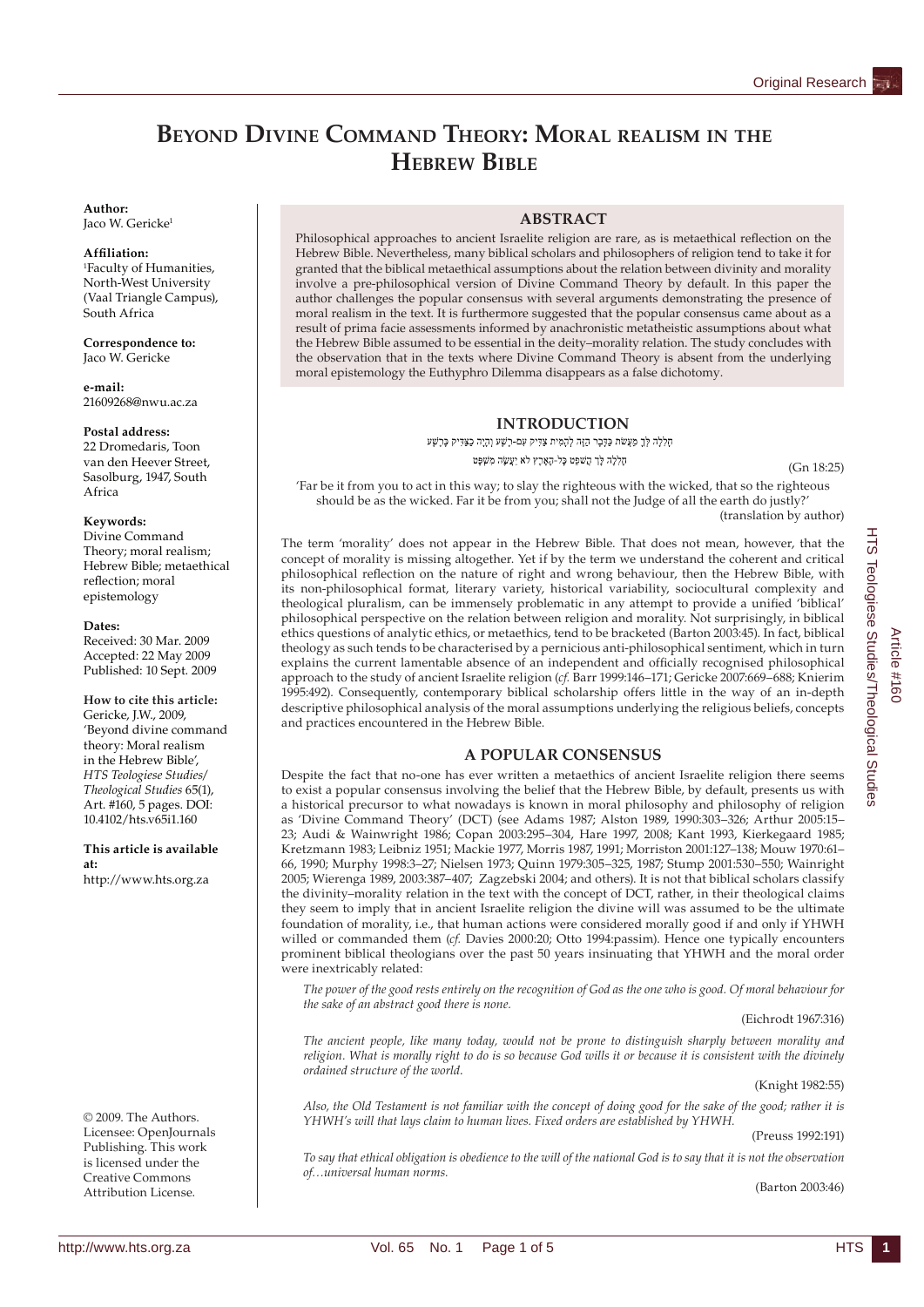Interestingly, many philosophers of religion (both theistic and atheistic) have uncritically followed suit and take it for granted that the historical precursor to Judeo–Christian versions of DCT is the Hebrew Bible itself (e.g. Hare 2008; Quinn 1979:305– 325, 1987; Stump 2001:530–550). Many introductory discussions on DCT assume as much, and even offer as illustration references to texts in the Hebrew Bible in which moral norms are apparently acquired solely via divine commands, e.g. the giving of the Ten Commandments. Strong arguments for the presence of DCT in the text include the giving of seemingly unnecessary commands (as to Adam and Eve or the rituals of Leviticus) and even seemingly immoral commands (e.g. the commanding of Abraham to sacrifice Isaac, of the Israelites to plunder the Egyptians, the slaughtering of the Canaanites, Hosea being told to marry a prostitute, etc.; see Hare 2008; Kretzmann 1983; Quinn 1987). In philosophical terms this would mean that the Hebrew Bible took for granted a subjectivist yet universalist form of cognitivism that one might contrast with other forms of ethical subjectivism (e.g. ideal observer theory, moral relativism, and individualist ethical subjectivism), moral realism (which claims that moral propositions refer to objective facts, independent of anyone's attitudes or opinions), error theory (which denies that any moral propositions are true in any sense), and non-cognitivism (which denies that moral sentences express propositions at all).

That the Hebrew Bible associates the right actions with what finds favour in the eyes of YHWH cannot reasonably be denied. However, as Wierenga (1989:215) implied, there is more than one way of interpreting the divinity–morality relation even given DCT (hence strong and weak versions of the theory). This is also readily apparent from any attempt to answer Socrates' question to Euthyphro in Plato's dialogue (Plato 1981), which was subsequently adapted to become what is now called the 'Euthyphro Dilemma'. In the context of the Hebrew Bible it involves the following question: Did YHWH command something because it was moral, or was something moral because it was commanded by YHWH?

Due to the problems that both of the possible responses to this question are said to raise for DCT (e.g., moral relativism or redundant divine revelation), much has been written in an attempt to respond to the dilemma within the context of Christian philosophy of religion (see the discussions in Adams 1999; Frame 1993; Helm 1981; Kretzmann 1983; Quinn 1978; Wainright 2005 and Wierienga 1989). Curiously, however, I could not find any corresponding concern in biblical ethics in which someone tried to establish what a given text in the Hebrew Bible might imply in response to Euthyphro's Dilemma. Consequently, I would like us to consider two questions as our research problem:

- 1. Is DCT the only or default metaethical perspective on the relation between divinity and morality in the Hebrew Bible?
- 2. Do some texts in the Hebrew Bible offer us any hints as to which (if any) of the two possible options presented by Euthyphro's Dilemma are implied to be correct?

With these questions in mind I wish to challenge the popular consensus by offering a hypothesis, suggesting that the classification of the Hebrew Bible's metaethics as *in toto* a form of DCT involves the fallacies of anachronism and hasty generalisation. I furthermore suspect that the errant reading resulted from *prima facie* assessments informed by post-biblical philosophical-theological re-interpretations of the essentially alien historical metatheistic assumptions of ancient Israelite religion. Moreover, it is possible to show that many texts in the Hebrew Bible presuppose moral goodness as not in fact something identical to the property of being contrary to the divine will. Instead, in these texts both the deity and the divine commands were non-tautologically predicated as 'good' just in case they instantiated goodness as an accidental property, ultimately assumed to be located in an independent and stable transworld moral order.

## **ARGUMENTS FOR MORAL REALISM**

Given the limitations of time and space applicable to this paper I shall be offering only one or two illustrations from the biblical text per argument. The quotations from the Hebrew Bible are not intended as proof-texts allowing for generalisations in order to prove that moral realism is the only biblical perspective on the deity–morality relation. Nor am I trying to argue that moral realism has biblical roots and is therefore philosophically credible. Conversely, I am not trying to prove that the basic idea of DCT is absent from the Hebrew Bible altogether or even that it is philosophically outdated. Rather, my aim is purely descriptive and historical, and I make a selective and cursive reference to particular texts only to verify the presence of moral realist motifs in the biblical discourse in a way that is suggestive of the possibility that the same motifs might well be more pervasively attested than popular *prima facie* correlations to DCT seem to imply.

# **The argument from the non-tautological predication of goodness**

A useful point of departure is to ask whether there are any examples in the Hebrew Bible of the non-tautological predication of goodness as an extrinsic property of YHWH based on an alleged synthetic *a posteriori* religious epistemology. If so, it follows that moral goodness was indeed assumed to be something independent from the deity, and with reference to which he could be called 'good' (or not). In this regard cognisance should be taken of the fact that we do indeed encounter such a predication, e.g. in Psalm 34:9:

```
יִהְוָה Taste and see that YHWH is good;
.ia-אָבֶר יָהֶפָה Happy is the man who takes refuge in him.
                                                          (P_S 34.9)
```
The above text assumes that the implied reader already has an idea of what goodness is quite apart from YHWH and with reference to which it could be determined whether the deity is in fact good or not. This means that the knowledge that YHWH is good was not assumed to be the result of analytical *a priori* reasoning. To state as the Psalmist does that YHWH is good (and to presuppose that the claim is in theory open to falsification) would not even have been considered meaningful were the goodness of YHWH believed to be a logically necessary property of absolute divinity. That is, if YHWH was assumed to be good by definition – if goodness was assumed to be in the logical constitution of the concept of deity – the stating of the proposition that YHWH is good is as superfluous as confessing that water (in its non-solid state) is wet.

# **The argument from generic atheodicy by appeals to the moral order**

The second argument for moral realism concerns textual examples of instances where God and the gods are charged with moral wrongdoing within a case made by appealing to an objective moral order *vis-à-vis* deity. Here we should remember that, contrary to philosophical theology, the use of the terms for deity in their generic sense, with reference also to YHWH, presupposes YHWH to be part of a genus or natural kind. Crude as it may sound, the extension of the generic concept of godhood did in fact frequently include more than YHWH alone. Philosophical monotheism is not presupposed in the texts and divinity is predicated in a variety of senses also to the gods of other nations (Jdg 11:24), a second generation of divine beings (Gn 6:1–4), members of the divine council (Ps 82:1, 6), the king (Ps 45:7), household spirits (Ex 20:11), spirits of the dead (1 Sm 28:13), and demons (Dt 32:8). When we consider the relation between divinity and morality in the Hebrew Bible we should take cognisance that the nature of divinity was often assumed to be instantiated in, but not only in, the nature of YHWH. Of course, many Bible translations are seriously ideological in agenda in that they render the generic term for divinity with a capital G when used of YHWH, even when it is clearly not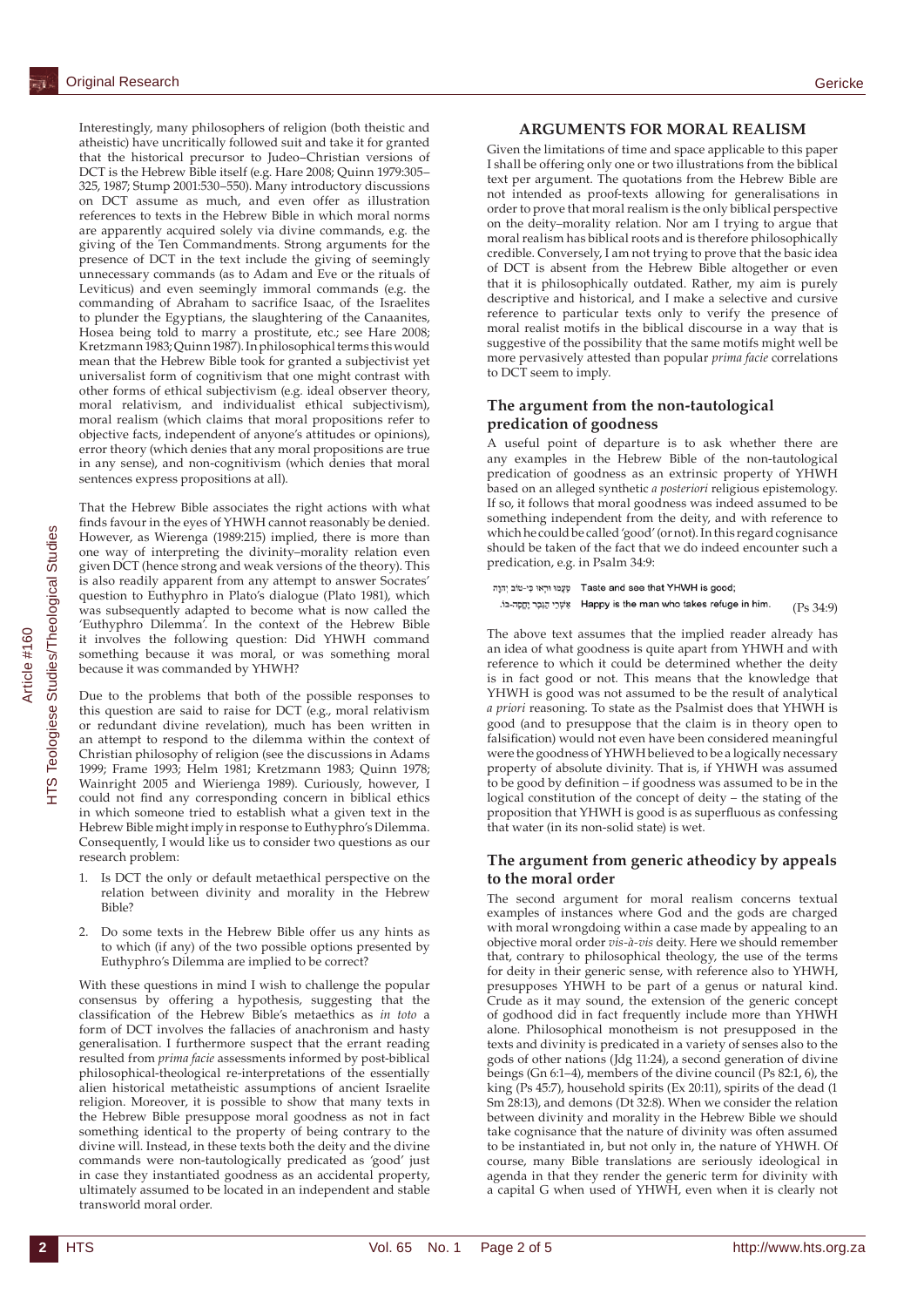a proper name (the god of Israel). Translations also substitute the generic term when applied to praeternatural or human entities with euphemisms, e.g. 'judges', 'angels', 'mighty ones' or 'heavenly beings'. This obscures the divinity–morality relation, e.g. as in Psalm 58:2:

```
האמנם אלם צדק תדברון
                      Do you gods really speak just?
מַיֹשָׁרִים תַּשְׁפָּטוּ בְּנֵי אֶדָם With uprightness judge humans?
                                                                    (Ps 58:2)
```
Many translations of this psalm contain references to 'judges' or 'rulers'. Yet in this text (as in many others in the Hebrew Bible) the existence of divine beings other than YHWH is taken for granted. It is also taken for granted that the gods are not by definition moral, which in turn presupposes the existence of a moral order *vis-à-vis* divinity, and with reference to which divine acts could be judged. The gods may be able to do what they like because they have the power – but that still does not mean that whatever they do is by definition good. Might was not assumed to make right and the appeal to the moral order in the charges against the gods suggests a form of moral realism where right and wrong are what they are irrespective of divine whim. A similar scenario is found in Psalm 82:

```
,<br>God stands in the divine assembly אֵלהִים נִצְב בַּעֲדָת-אֵל
in the midst of the gods he judges: בַּקְרָב אֱלֹ הִים יִשְׁפּט
ּעָד-מֶתֵי תִּשׁׁפְּטוּ-עָוָל How long will you judge unjustly,
 and lift the faces of the wicked?<br>
and lift the faces of the wicked?
                                                                                   (Ps 82)
```
Again, many translations try to evade the 'theodiversity' of the 'divine condition' implicit by rendering 'gods' with a host of more 'orthodox' substitutes. The Hebrew, however, is clear for it presupposes the entities to be immortal prior to the divine judgment (Ps 82:6). Moreover, that gods could be caught behaving badly suggests moral realism. And lest someone objects, by pointing out that in neither of the above instances is YHWH himself being accused of doing wrong; the fact is that there are such texts, e.g. Psalms 44 and 89, in which the psalmists blatantly accuse the god of Israel of betraying the covenant. In both Psalms 44 and 89 YHWH is at the receiving end of the critique, again presupposing the justification of the charges as coming from the appeal to what is given in the moral order. So it would seem that there are texts in the Hebrew Bible where even divinity could be judged with reference to a supposedly universal moral norm.

## **The argument from divine mutability**

The third argument for moral realism takes its cue from the second, taking seriously the metaethical presuppositions underlying the Hebrew Bible's mythological motif of divinity as 'judge'. Consider the role of a judge *vis-à-vis* the law – a judge does not make the law, neither does a judge determine good or bad absolutely, nor can morality be defined with reference to the person of the judge. Rather, a judge acknowledges the law as it exists independent of him, without him being above the law. This was also often considered to be the case with the divine judge in the Hebrew Bible. A classic example appears in Genesis, where Abraham appeals to the moral order to prevent YHWH from what is understood to be an act of immoral retribution:

```
קַלְלָה קֹרָ
            To act in this way מעשת כדבר הזה
        to slay the righteous with the wicked,
          וְהָיָה כַצְדִּיק כָּרָשׁע: that so the righteous should be as the wicked;
                 הללה לְךָ Far be it from you
. הַשׁפָּט כָּל-הָאָרְץ לֹא יַעֲשֶׂה מִשְׁפָּט. Shall not the Judge of all the earth do justly?
                                                                        (Gn 18:25)
```
Presupposing DCT, how could Abraham make a case? Can DCT explain why the divine judge can be 'morally' taken to task through disobedience? Why did Abraham not modify his view of what is just? Surely it is because the text assumes that justice is a good thing and that its goodness is determined by the moral order independent of YHWH. A similar scenario of corrective chutzpah is attested between YHWH and Moses deliberating on an appropriate punishment in the 'Golden Calf' incident. First there is the divine command in Exodus 33:10:

| ועתה הניחה לי Now leave me alone,                                          |            |
|----------------------------------------------------------------------------|------------|
| וַיְחֵר-אַפּי בַהֶם So that my anger may burn against them                 |            |
| :אכלם: and consume them                                                    |            |
| And I will make of you a great nation.' (אַעֲשֶׂה אוֹתְךָ, לְגוֹי גֶּדוֹל. | (EX 33:10) |

Now, on DCT, the 'moral' thing to do would have been for Moses to leave immediately. Moses, however, like Abraham, frustrates the divine will and convinces YHWH qua divine judge regarding the correct decision. Thus we read in Exodus 33:11:

|                                     | And Moses calmed the face of YHWH his god וַיְחֵל מֹשֶׁה אֶת-פָּנִי יְהוָה אֱלֹהֶיו ויאמֶר |
|-------------------------------------|--------------------------------------------------------------------------------------------|
| and he said: למה יהוה יסרה אפר בעמר |                                                                                            |
|                                     | אַשָׁר הוֹצָאת מַאָרֶץ מְצִרְיָם YHWH, why does your anger burn at your people             |
|                                     | who you took out of the land of Egypt הַכְּה גָּדוֹל וּבְיֵד הַזַּקָה.                     |
|                                     | with great power and a strong hand?<br>(EX 33:11)                                          |

After reminding YHWH how his reputation would suffer in the face of the foreign peoples had he now destroyed the Israelites and broken the promise to Abraham, Moses' disobedience to the Divine Command to be left alone has the following result (Ex 33:14):

וַיִּנָּחָם יְהוָה עֲל-הָרָעָה And YHWH repented of the evil

.שִׁיָּר דְּבֶר לַעֲשׂוֹת לְעָמּוֹ which he said he would do to his people.

(Ex 33:14)

A scenario like this may be crude to the modern philosophical theologian and indeed apologists, as since the times of the Hebrew Bible itself they have sought to re-interpret the idea of YHWH changing his mind. My concern here is not divine immutability or its opposite, but rather the implication of the text that disobedience to the Divine Command can be a good thing for both the deity and for his subjects. On DCT, Moses definitely acted immorally However, if we presuppose that the metaethical assumptions of this text operated with a form of moral realism and a belief in a moral order independent of the deity, then the allowance for disobedience and debate with an implicit appeal to what is the right thing makes good sense. Another good example of similar pious 'back-chatting' with fortuitous consequences can be found in Amos 7:1–3.

# **The argument from goodness as a stable transworld property**

A fourth argument for moral realism concerns the stable actual worlds-in-the-text identity of the extension of the concept of goodness. Consider the moral status of the virtues *vis-à-vis* the deity as mentioned in Psalm 15:1–3, where we read:

| יהנה מי יגור באקלד | YHWH, who shall dwell in your tent?                                           |
|--------------------|-------------------------------------------------------------------------------|
| מי ושכן בהר קדשר   | Who shall live in your holy mountain?                                         |
|                    | הוֹלָךְ הַמִים He that walks uprightly, and does righteousness,               |
|                    | ודבר אַמַת בַּלְבָבוּ and speaks truth in his heart;                          |
|                    | לא רגל על לשנוֹ He does not slander with his tongue                           |
|                    | He does not do evil to his friend לא עשה לרעהו רעה                            |
|                    | וחַרְפָּה לֹא נָשָׂא עַל קרבוֹ And he does not heap insults on his neighbour. |

(Ps 15:1–3)

In this text it seems that YHWH was assumed to command these acts because they are moral and because YHWH was assumed to be a moral god. To be sure, the Psalm firstly intends to demonstrate YHWH's moral requirements but it does not seem to imply that, had YHWH willed the opposite, the divine will could change the moral status of the particular acts. Rather, what would change is the view of the deity as (only) moral, as we saw the case to be in Psalms 44 and 89 (see Davidson 1997:12). Aside from Psalm 15 (*cf.* Ps 24), the stability of the moral order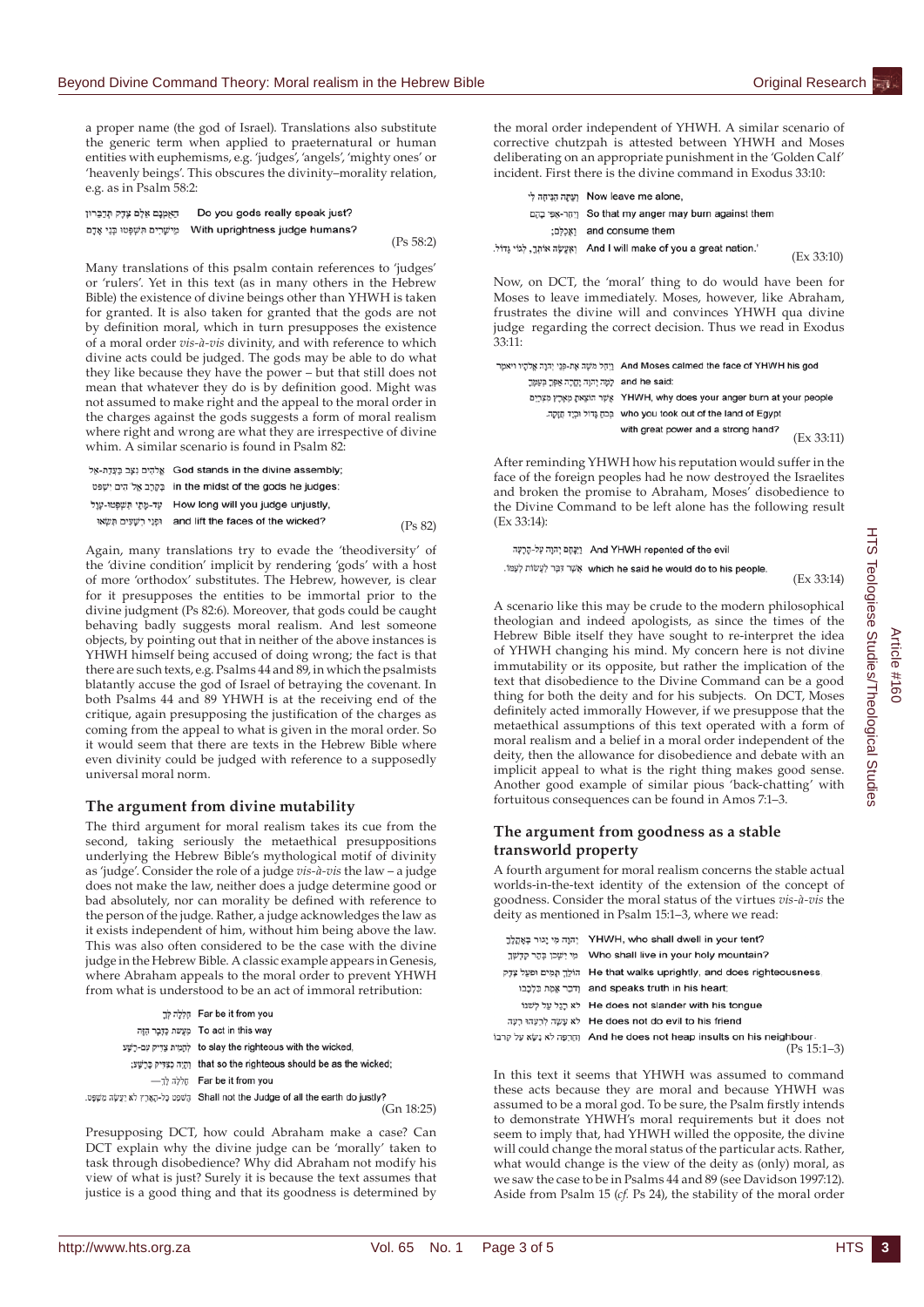*vis-à-vis* the possible vicissitudes of accidental divine moral properties are clearly assumed in the text which reads:

Has God forgotten to be gracious? הַשְׁכָה הַנוֹת אֵל

yp-סַפְּץ בְּאֶף רַחֲמָי Did he shut up in anger his compassions?

וַאמָר חַלּוֹתִי הִיא And I say, 'This is my illness,

ימִין עָלְיוֹן The changing of the right had of the most high."

In this text the imaginary scenario of God ceasing to be 'good' is assumed to occur in at least one possible world, e.g. in Psalm 77:9–10. Yet across all possible worlds compassion and mercy are considered virtues. Thus the entire psalm presupposes and depends on the idea of an objective moral order in relation to which YHWH appears to have changed and with reference to which his nature may be described. Without this assumption there would be no reason for the consternation the psalmist believed himself to be in (see Crenshaw 1980, 1983, 1984).

#### **The argument from 'bad' divine commands**

In non-fundamentalist biblical theology it is taken for granted that some texts in the Hebrew Bible did not assume YHWH to be perfect in goodness in that he was at times held responsible for the actualisation of not only natural but also moral evil (Gericke 2005:65–92). In the context of ancient Israelite religion, both philosophical theology's 'perfect-being theology' and the problem of evil in its classical formulation are anachronistic as the Hebrew Bible often assumed good and evil to be complimentary rather than incompatible properties of the divine nature (see Carroll 1991:45 on Is 45:7). In this regard, particularly relevant to this discussion are those texts depicting YHWH as issuing 'bad' commands. On the one hand, this sometimes involved YHWH's commands to spiritual entities to commit immoral acts, e.g. in texts like Job 1–2 and 1 Kings 22:19–22. On the other hand, on occasion, it also involved the divine commands to human beings considered as immoral, e.g. as in Ezekiel 20:25:

| וגם-אני נתתי להם חקים לא טו | Wherefore I gave them also statutes |  |
|-----------------------------|-------------------------------------|--|
|                             | that were not good, and ordinances  |  |
| ומשפטים לא יחיו בהם.        | whereby they should not live:       |  |
|                             | (Ezk 20:25)                         |  |

In the context of Ezekiel 20 these 'bad' divine commandments are previously said to have been issued because of sin (Ezk 20:24). Yet the very possibility of divine commands being not good (irrespective of the motive for issuing them) certainly complicates DCT's equation of the good with whatever the deity commands. Even if YHWH's act is assumed to be fair and just this changes nothing about the fact that the divine command itself could not be looked to in order to determine what is moral. So whatever we think about the nature of the deity himself implicit in this text, the divine commands themselves were not assumed to instantiate the property of goodness just in case they were issued by YHWH. The good was therefore assumed to exist *vis-à-vis* the commands with reference to which they themselves could be judged, namely as being either good or not.

# **The argument from relative mediatory functionality in moral epistemology**

The final argument pertains to the way in which the concept of goodness is predicated of the divine commands themselves. Good illustrations in this regard come from the so-called Torah Psalms, especially Psalms 19 and 119. In Psalm 19:9 we read:

וְגַם-אֲנִי נָתְתִּי לָהָם חֻקִּים לֹא טוֹבִים Wherefore I gave them also statutes that were not . וּמִשׁפָּטִים לֹא יָחָיוּ בָּהֶם. good, and ordinances whereby they should not live; (Ps 19:9)

On what grounds and with what criteria are the above claims made? Do they not presuppose that the concept of what is right and pure is already possessed and that the nature of the divine law fulfills all the necessary conditions for its application? If the divine ordinances determined what is right and pure, how does it make sense to add the superfluous detail predicating these qualities of the commands themselves? Surely there must have been sufficient reason to assess the commands as such, other than this again being an allegedly tautological predication.

The same trend continues in Psalm 119, where the divine commands are in the centre of the psalmist's meditations. The ascription of the property of good to the commands and laws of YHWH also presupposes that these were judged to be good with reference to the moral order itself and not because it went without saying:

הַעֲבָר חָרְפָּתִי אֲשֶׁר יָגרְתִּי Turn away my reproach which I dread; er your ordinances are good. כֵּי מִשׁׁפָּטֵיךָ טוֹבִים

(Ps 119:39)

How could the psalmist need to imply the reproaches are not good if whatever the deity did was good by definition? Why did he have to state that the divine ordinances instantiate the property of goodness if it was an essential and necessary property and goodness was in the logical constitution of the concept of divine commands? Morality in the Psalms is often equated with and discerned with reference to the divine commands. Yet we often find the foundations for the good being deferred:

- 1. The divine commands are good because they reveal the divine will
- 2. The divine will is good because it reveals the divine nature
- 3. The divine nature is good because x (where x is a sufficient reason for the predication)

On DCT assumptions the buck stops here and there is no sufficient reason as to why the divine nature is to be called good; it is good by definition, whatever it may happen to be in all possible worlds. However, in terms of moral realism the equation of the good with the divine commands looks a little different and the sufficient reason for the deity being called good is assumed to be the correspondence of his character with what is required by the moral order in itself (x). Not surprisingly, a closer inspection of the biblical data reveals the following subtle distinctions to be presupposed in many texts:

- 4. The divine commands mediate (not create) moral norms
- 5. The divine will corresponds to (not causes) what is good
- 6. The divine nature instantiates (not defines) the property of goodness

On this reading it would mean that it is not the deity or the divine commands that ultimately create the moral order – rather it is humans who, from their point of view, could determine what is good by referring to the divine commands, which were called good because they corresponded to the moral order.

## **CONCLUSION**

Together these arguments cumulatively demonstrate the presence of marked traces of moral–realist assumptions in the Hebrew Bible showing that DCT was not the only metaethical trajectory operative in the history of the ancient Israelite religion. That the particular kind of moral realism involved had little in common even with weak versions of DCT, where the deity also has a primarily mediatory function, should be readily apparent from the alien metatheistic assumptions in ancient Israelite religion on which its moral-realist metaethical assumptions are based. Yet because DCT is anachronistic in the context of the Hebrew Bible, the upside is that in the context of the moral– realist trajectories in ancient Israelite religion the Euthyphro's Dilemma qua dilemma is in fact a pseudo-problem. For while the Hebrew Bible often implies that YHWH commanded something because it is good the deity was not made redundant, thereby as is the case with DCT when this divinity–morality relation is opted for. The reason for this is that, unlike what is assumed in Euthyphro's Dilemma, the ancient Israelites were

b"